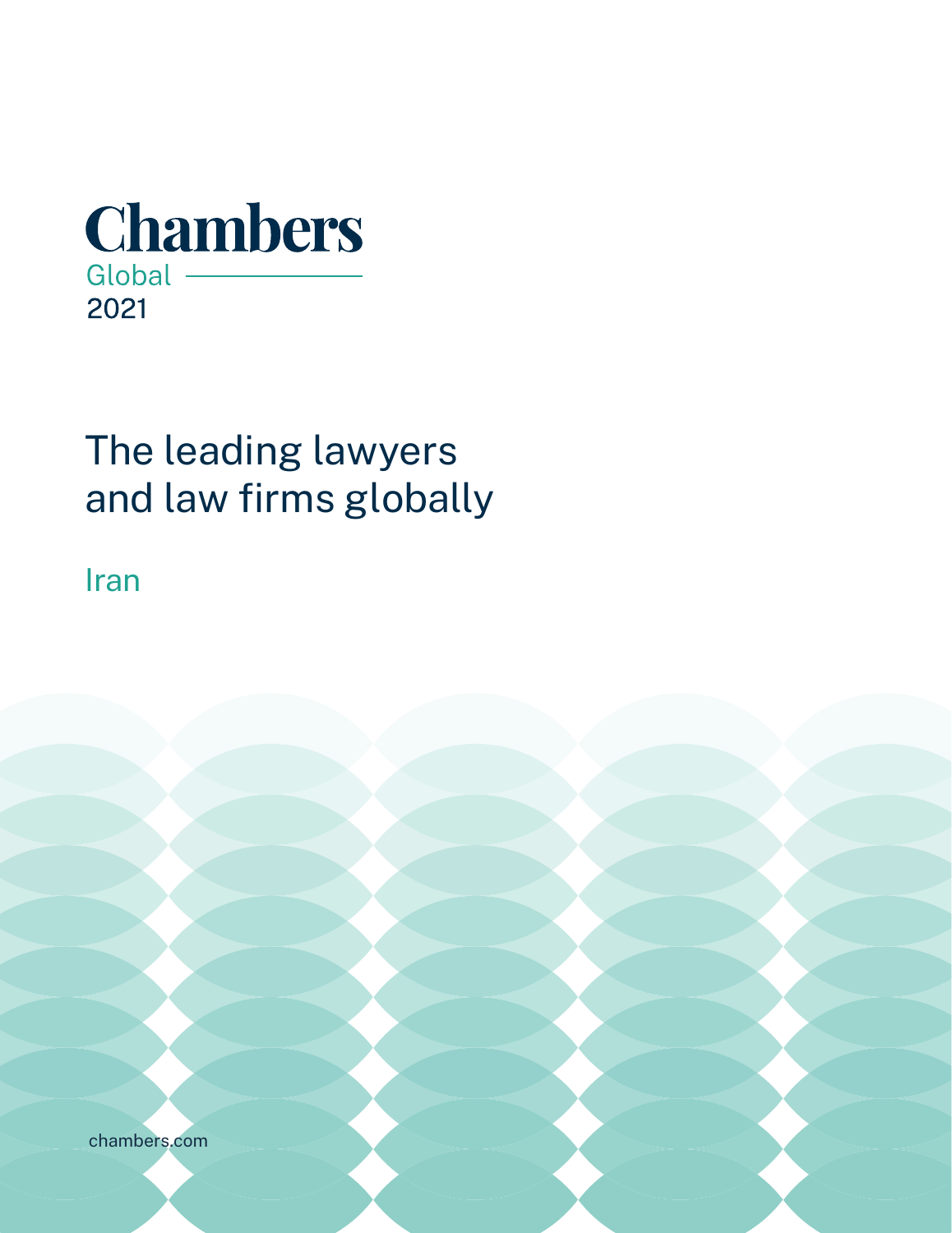

#### **How lawyers are ranked**

Every year we carry out thousands of in-depth interviews with clients in order to assess the reputations and expertise of business lawyers worldwide. The qualities we look for (and which determine rankings) include technical legal ability, professional conduct, client service, commercial awareness/ astuteness, diligence, commitment, and other qualities most valued by the client.

#### **Contents:**

General Business Law p.1583 [General Business Law Foreign Experts](#page-2-0)   [\(Based Abroad\) p.1584](#page-2-0) [Leading Individuals p.1585](#page-3-0)

# **General Business Law**

| <b>General Business Law</b>                                       |
|-------------------------------------------------------------------|
| <b>Leading Firms</b>                                              |
| <b>Band1</b>                                                      |
| <b>Atieh Associates Law Firm</b>                                  |
| <b>T&amp;S Associates</b>                                         |
| <b>Band 2</b>                                                     |
| <b>International Law Office</b>                                   |
| Sabeti & Khatami                                                  |
| <b>Torossian, Avanessian &amp; Associates</b>                     |
| <b>Band 3</b>                                                     |
| <b>Atai &amp; Associates</b>                                      |
| Dr. Ali Hatami & Associates                                       |
| <b>Sanglaj International Consultants</b>                          |
| <b>Senior Statespeople</b>                                        |
| <b>Senior Statespeople:</b> distinguished older partners          |
| <b>Akhlaghi Behrooz International Law Office</b>                  |
| <b>Leading Individuals</b>                                        |
| <b>Band1</b>                                                      |
| <b>Ehtesham Ahmad T&amp;S Associates</b>                          |
| Shafizadeh Cyrus Atieh Associates Law Firm                        |
| <b>Band 2</b>                                                     |
| Hatami Ali Dr. Ali Hatami & Associates                            |
| <b>Kani Farid</b> Atieh Associates Law Firm                       |
| Khatami Behnam Sabeti & Khatami                                   |
| Sabeti Hooman Sabeti & Khatami                                    |
| Torossian Vrej Torossian, Avanessian & Associates                 |
| <b>Band 3</b>                                                     |
| Atai Ali Akbar Atai & Associates                                  |
| Gheidi Nasim Law Office of Gheidi & Associates (ORL) $\diamond$   |
| Hassanzadeh Elham EH & Partners (ORL) $\diamond$                  |
| Mashkour Moshkan Sanglaj International Consultants                |
| <b>Mehrinfar Mahnaz</b> International Law Office                  |
| Sadr Encyeh Sadr Law & Consulting Office (SALCO) (ORL) $\diamond$ |
| Shahabi Ali Atieh Associates Law Firm                             |
| Tavakoli M. Ebrahim Atieh Associates Law Firm                     |
| <b>Up-and-coming individuals</b>                                  |
| Sotoodehnia Sahar International Law Office                        |
| $\Diamond$ (ORL) = Other Ranked Lawyer.                           |
| Alphabetical order within each band. Band 1 is highest.           |
|                                                                   |

## **Band 1**

### **Atieh Associates Law Firm**

Atieh Associates is consistently noted as one of Iran's most prominent commercial law firms. It is capable of providing sophisticated advice to international clients, with noteworthy expertise concerning sanctions, foreign investment and corporate restructurings. The firm also has an impressive domestic client base and is highly experienced assisting with commercial contracts and corporate governance. Its accomplished disputes practice has a good track record of success in both litigation and arbitration. Clients find the firm to be *"very responsive, knowledgeable and solution-oriented."*

**Cyrus Shafizadeh** is a highly distinguished practitioner whom sources cite as one of Iran's market-leading lawyers. He is a qualified solicitor in England and Wales and excels in advising international clients on matters such as corporate restructurings. He is also highly experienced acting for domestic companies on corporate transactions. **Farid Kani** is an increasingly prominent figure in the Iranian legal market, with notable experience advising clients from the oil and gas and healthcare sectors. He recently became dual-qualified after being admitted as a solicitor in England and Wales. One client enthused: *"He has a solid understanding of our industry. He is smart, has great interpersonal skills and has gained our trust."* **Ali Shahabi** is well respected for his prowess in corporate and commercial matters, most significantly his work acting for international clients on restructurings and sanction compliance issues. He is well versed in advising companies hailing from the construction, manufacturing, and food and beverage industries. **Ebrahim Tavakoli** has a prolific practice covering corporate and commercial matters as well as representing companies in litigation. His work of late has involved acting for clients in the pharmaceutical and telecoms sectors.

#### **T&S Associates**

T&S Associates is an *"extremely good"* full-service law firm with remarkable longevity in the Iranian market. It acts for a broad base of international clients and is equally capable of handling contentious and non-contentious matters. It is particularly acclaimed for its capabilities in the corporate governance space, with complementary strengths in regulatory and contractual issues as well as corporate restructuring. The firm is also experienced in litigation and arbitration. One client said: *"The quality of service is excellent and their knowledge of international law is top-level."*

**Ahmad Ehtesham** is a market-leading figure with extensive experience advising international clients on their operations in Iran. He is skilled in disputes work while also maintaining an acclaimed non-contentious practice covering corporate governance and regulatory matters. Sources highlight his *"precise answers and advice"* in addition to commenting that *"he knows how to deal with people and has a comprehensive knowledge of regulations."* 

#### **Band 2**

#### **International Law Office**

International Law Office is a long-standing firm which provides a robust commercial law offering to a variety of clients. It is adept at acting for international entities on foreign investment, joint ventures and other contract negotiation mandates. The team is also well versed in representing clients in disputes, including criminal litigation. Clients hail from Europe, Asia and across the Middle East.

**Behrooz Akhlaghi** is a respected senior practitioner who has a well-established track record in both the contentious and non-contentious spheres. His recent work includes aiding with the review of commercial agreements as well as defending international clients in criminal litigation. **Mahnaz Mehrinfar** is an experienced figure who advises on a variety of commercial agreements and day-to-day operational issues. She is notable for her expertise relating to the aviation, mining and telecoms sectors, as well as her prominent role in the management of the firm. She has further experience in tax and labour disputes. **Sahar Sotoodehnia** has garnered a strong reputation through her handling of a wide variety of contentious and non-contentious matters. This includes assisting with commercial contracts such as joint ventures and distribution agreements as well as advising on international arbitration.

#### **Sabeti & Khatami**

Sabeti & Khatami is fast establishing itself as a go-to firm for both domestic and international clients. It has considerable experience in project finance and is well accustomed to acting for clients based in Europe and Asia. It is also accomplished at commercial dispute resolution, most significantly in litigation, and has an array of experience advising on corporate restructuring in response to sanctions. Interviewees note: *"They have extensive experience of advising on a range of issues, including investment agreements, financings and project development. They are responsive, diligent and professional lawyers who understand the needs of their clients."*  One source added: *"I have been very impressed with the deep expertise of the team."*

**Behnam Khatami** advises numerous clients from the technology, oil and gas, and financial services sectors. Clients say: *"He is intellectually strong, has hands-on experience and commercial awareness, and is very responsive."* Other sources observe that *"he's very calm and always balanced in his attitude"* and that he possesses *"an extensive knowledge of international trade issues."* His practice covers a broad array of corporate structuring and transactional matters, with notable expertise in energy and infrastructure projects. **Hooman Sabeti** is a respected practitioner with considerable experience in cross-border finance and capital markets transactions. He advises a diverse client list, comprising domestic and international names, on issues as diverse as credit facility agreements and the restructuring of investment funds. One client called him *"the best capital markets lawyer in Iran,"* while another praised his *"unpar-*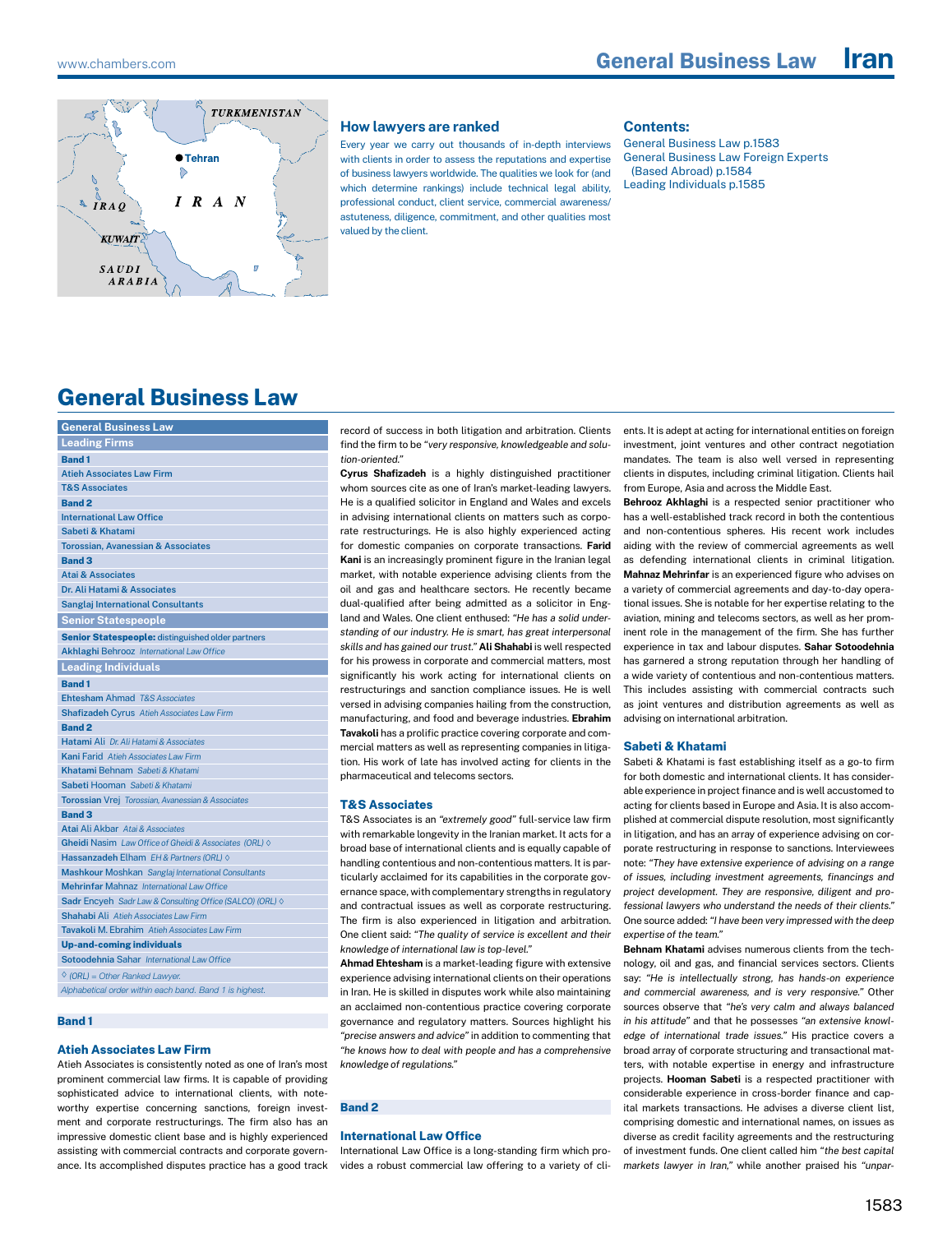<span id="page-2-0"></span>*alleled expertise. He never ceases to surprise you with his problem solving and out-of-the-box thinking."*

#### **Torossian, Avanessian & Associates**

Torossian, Avanessian & Associates is a well-respected firm with a strong bench of seasoned, highly regarded practitioners. It continues to act for international clients on a variety of projects and commercial advisory mandates. It is also recognised for its experience in arbitration. Sources state that the team is *"very reliable and they're good lawyers,"* with peers agreeing that *"they're a good outfit."*

**Vrej Torossian** is a widely applauded figure who is adept at the full gamut of corporate and commercial mandates, and has further strengths in arbitration. Market sources regard him as *"a great practitioner"* and *"a good choice"* for commercial advisory matters.

#### **Band 3**

## **Atai & Associates**

Atai & Associates is a full-service firm whose corporate practice is well versed in group restructurings, joint ventures and company liquidations. However, the firm is best respected for its strengths in dispute resolution, with a range of experience acting for clients on both litigation and arbitration. It represents a number of notable names in sectors such as oil and gas, finance and technology.

**Ali Akbar Atai** is a well-regarded senior figure in the market. He is highly skilled in all aspects of corporate law and oversees work that ranges from assisting clients with financing arrangements to representing them in high-stakes commercial litigation. Interviewees respect his many years' experience and regard him as *"very good – a great guy."*

#### **Dr. Ali Hatami & Associates**

Dr. Ali Hatami & Associates has a broad client roster and a vast range of expertise. It is most frequently acclaimed for its understanding of the issues at play in oil and gas transactions, with further notable skills in construction projects and corporate taxation as well as company formations and liquidations. The firm's contentious work covers franchising and intellectual property disputes. Clients summarise that its main strengths include the *"good availability"* of the teamand the *"efficient solutions"* it is able to offer.

**Ali Hatami** is highly regarded for his prolific oil and gas and construction practice. In such matters he is capable of acting for both domestic and international entities. Clients regularly emphasise his depth of experience, with one noting: *"He is an excellent lawyer and has always solved our problems."* Another source highlighted *"his excellent knowledge of contractual matters."*

#### **Sanglaj International Consultants**

Sanglaj International Consultants is frequently identified by sources for its strengths in acting for government entities

as well as for its capabilities in international arbitration. On these matters, the team enjoys close ties to major international law firms. A source declared Sanglaj to have *"a good reputation,"* adding that *"they're high-quality lawyers."*

**Moshkan Mashkour** is strongly endorsed by sources for his international arbitration practice, alongside his experience acting for government entities. Market commentators depict him as *"a well-known figure who is very well respected."*

#### **Other Ranked Lawyers**

**Nasim Gheidi** is the managing partner of Gheidi & Associates. She is well recognised for her broad-ranging practice, which most significantly concerns matters of international trade and sanctions compliance. She has advised a number of high-profile international clients in this field.

**Elham Hassanzadeh** is the founder and lead partner of EH & Partners. She is a well-established figure in the energy sector with notable expertise in oil and gas matters.

**Encyeh Sadr** is the founder of Sadr Law & Consulting Office (SALCO). She demonstrates sound expertise advising on joint ventures, licensing and other commercial contracts, as well as assisting with trade mark enforcement. She has a strong track record when it comes to advising international clients on corporate governance issues.

## **General Business Law** Foreign Experts (Based Abroad)

| <b>Foreign Desks (Based Abroad)</b>                     |
|---------------------------------------------------------|
| <b>General Business Law</b>                             |
| <b>Iranian expertise</b>                                |
| based in countries listed below                         |
| Austria Freshfields Bruckhaus Deringer LLP <sup>*</sup> |
| <b>France Dentons</b>                                   |
| France Eversheds Sutherland *                           |
| Germany CMS <sup>*</sup>                                |
| <b>UK</b> Herbert Smith Freehills                       |
| UK Stephenson Harwood LLP                               |
|                                                         |
| <b>Foreign Experts (Based Abroad)</b>                   |

\* *Indicates firm / individual with profile.* Austria Sigari-Majd Farid *Freshfields Bruckhaus Deringer LLP* \* France Parvine Pirouzan *Dentons* United Arab Emirates Mahmoudpour Atousa *Eversheds* Iranian expertise based in countries listed below General Business Law

#### Foreign Desks (Based Abroad)

#### **CMS**

#### **See profile on p.2857**

CMS operated a Tehran office for three years prior to its closure in 2019, and the firm continues to capitalise on the experiences gained during its time operating on the ground. Its Iran foreign desk is now primarily based out of Düsseldorf, but continues to be identified by sources for its strengths in international development projects with Iranian elements. Shaghayegh Smousavi is a key contact for the firm's Iran desk.

#### **Dentons**

Dentons maintains a robust Iranian desk operating primarily out of Paris. It is experienced in a vast range of matters, including group restructurings and dissolutions, and is also highlighted by interviewees for its assured advice in regard

to sanctions. The team offers further abilities in dispute resolution, acting on Iranian court litigation as well as international arbitrations. The firm maintains an association with Tehran-based APP Legal Institute and regularly calls upon the resources of APP's lawyers in its work for clients.

**Pirouzan Parvine** leads Dentons' Iranian practice and is based in Paris. Market sources praise his capabilities, observing that *"Pirouzan is a nice guy and helpful when it comes to sanctions advice."* He is experienced assisting clients with the restructuring and winding-up of their operations in Iran and is also well versed in tax disputes.

#### **Eversheds Sutherland See profile on p.3158**

The Iranian desk of Eversheds Sutherland is best recognised for its expertise in disputes. Examples of its work in this field include high-value international arbitrations arising in the oil and gas sector. The desk's other areas of expertise include advising on sanctions compliance and representing clients in regard to potential infringements of intellectual property within Iran. Non-contentious work includes assisting with distribution agreements. The team is equally strong advising Iranian entities and international corporations.

**Atousa Mahmoudpour** is based in Dubai. Her Iran-related work encompasses intellectual property and contractual disputes in addition to sanctions advice and group restructurings. On these matters she is particularly experienced in advising multinational entities.

#### **Freshfields Bruckhaus Deringer LLP See profile on p.3161**

Freshfields fields a notable Iranian desk, principally comprising experts based in Vienna and Hamburg. The firm regularly assists multinationals with sanctions compliance issues and the related reorganisation of their Iranian operations. It is well regarded by sources within Iran and offers a robust practice possessing in-depth expertise across a

wide range of sectors, including telecoms, automotive, and oil and gas. Interviewees say: *"They do a lot of good work."*

**Farid Sigari-Majd** (see p.475) is based in Vienna and is the leader of Freshfields' Iran desk. He has wide-ranging experience advising on cross-border M&A, restructurings and a variety of regulatory matters, and is known for his particular strength advising clients from the aviation and financial services sectors.

#### **Herbert Smith Freehills**

Herbert Smith Freehills has considerable experience assisting with Iranian matters. Its London office is a focal point for this expertise, although partners based in Tokyo and Hong Kong are also well versed in Iran-related issues. The firm has advised European and Asian clients on both transactional work and an array of matters related to sanctions, with the energy sector a particular forte. Sources say: *"They're very good."* William Breeze and Reza Dadbakhsh, both based in London, are key contacts for the firm's Iranian foreign desk.

#### **Stephenson Harwood LLP See profile on p.3168**

Stephenson Harwood is noted for having represented several notable Iranian clients in regard to disputes arising out of trade sanctions. In this arena, particular highlights include representing key players in Iran's financial services sector. The Iran group is also noteworthy for its experience acting on arbitrations against European governments. Further areas of experience include advising commercial clients on their exit from the Iranian market. Key contacts for Iranian issues are partner Sue Millar and of counsel Stephen Ashley, both of whom are based in London.